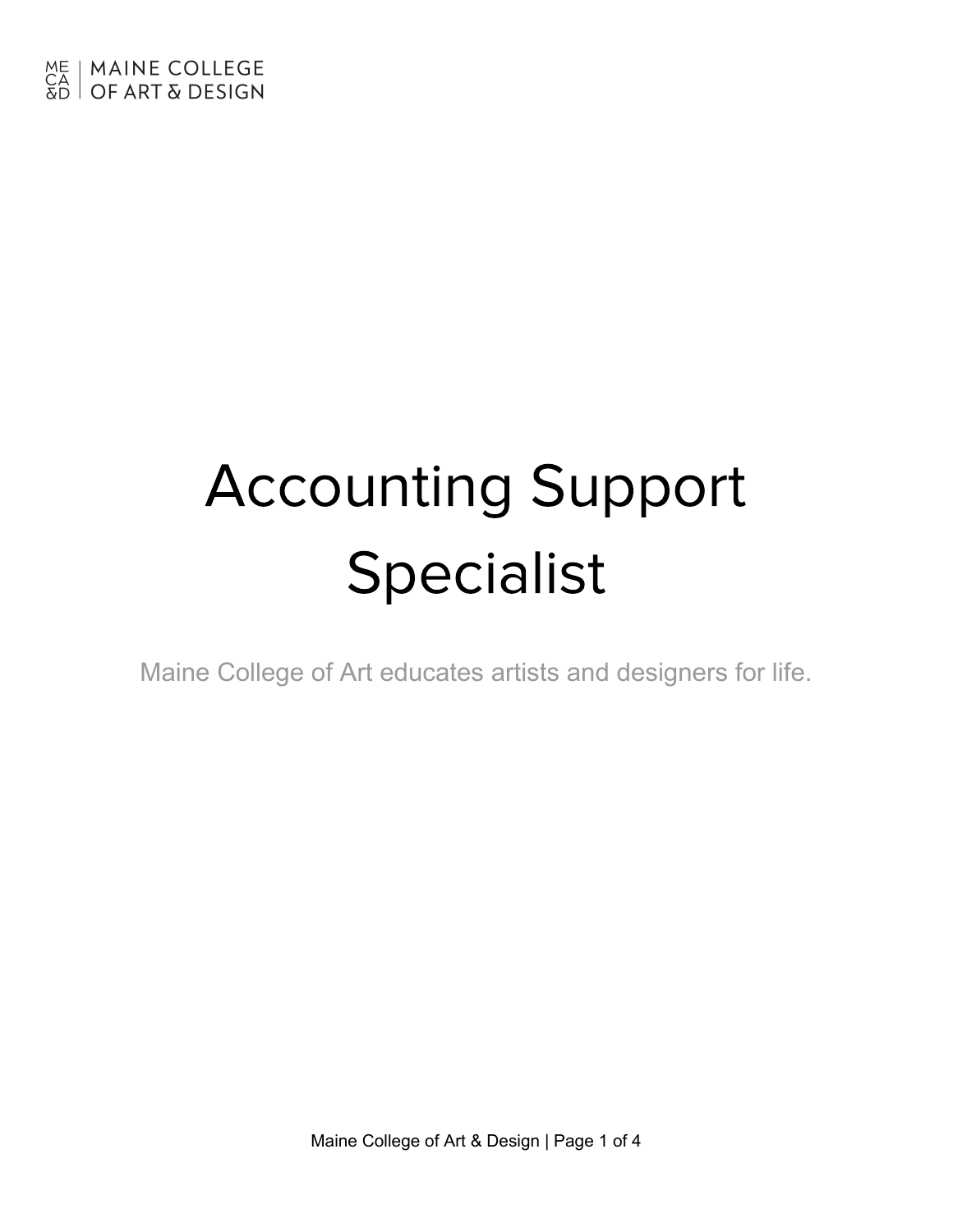### ME | MAINE COLLEGE<br>CA | OF ART & DESIGN | MAINE COLLEGE

### Position Overview\_\_\_\_\_\_\_\_\_\_\_\_\_\_\_\_\_\_\_\_\_\_\_\_

The Accounting Support Specialist will provide support by maintaining financial records and assisting with the general operations for the business office. The position will work closely with all Business Office roles and handles specific portions of the Accounts Payable position, in addition to providing some administrative support to the department. Maine College of Art and Design recognizes that diversity is integral to the academic experience and strives to foster an inclusive culture defined by respect, equity and social responsibility. All employees are expected to actively support these values.

# The Successful Candidate\_\_\_\_\_\_\_\_\_\_\_\_\_\_\_\_\_\_\_

To achieve success in this role, it will require:

- Accounts Payable Student Accounts support: Entering student refund invoices, coding and with appropriate approvals;
- Accounts Payable Check Processing;
- Purchase Orders, order supplies, paper and keys for studios;
- Managing the college merchandise store and pop up shops;
- Fulfilling Online Merchandise orders, maintaining inventory, including Moth Press;
- Receipting and processing of deposits for Square Sales and Sales Taxes;
- Creating and making bank deposits;
- Assist in mailings;
- Check clearing and fringe benefits allocation to support the Accounting department;
- Collections for Accounts Receivable;
- Federal Perkins Loan program Wind-Down Process and work with collection agencies;
- Manage Federal Work Study students for department filing;
- Interacting with Students, Staff and Faculty for various general questions;
- Ad-hoc requests from the Business Services Office.

### Qualifications, Experience, Abilities\_\_\_\_\_\_\_\_\_\_\_

#### **QUALIFICATIONS:**

- Minimum of an Associate's Degree or equivalent experience required;
- Bachelor's degree preferred.

#### **EXPERIENCE:**

- 3 to 5 years Accounts Payable, Accounts Receivable and/or Accounting related experience preferred;
- Proficiency with MS Office Products (Word, Excel, etc.) required;
- Proficiency with Google Products (Sheets, Docs, Gmail, etc) preferred;
- Prior experience in higher education is preferred.

#### **SKILLS AND ABILITIES:**

- Customer service as well as detail oriented;
- Strong organizational abilities;
- High level of both written and verbal communication skills;
- Ability to work as part of a team in addition to working independently;
- Problem solving abilities with analytical and critical thinking skills;
- A working knowledge of general accounting rules, accounts receivable and accounts payable procedures and best practices;

### Maine College of Art & Design | Page 2 of 4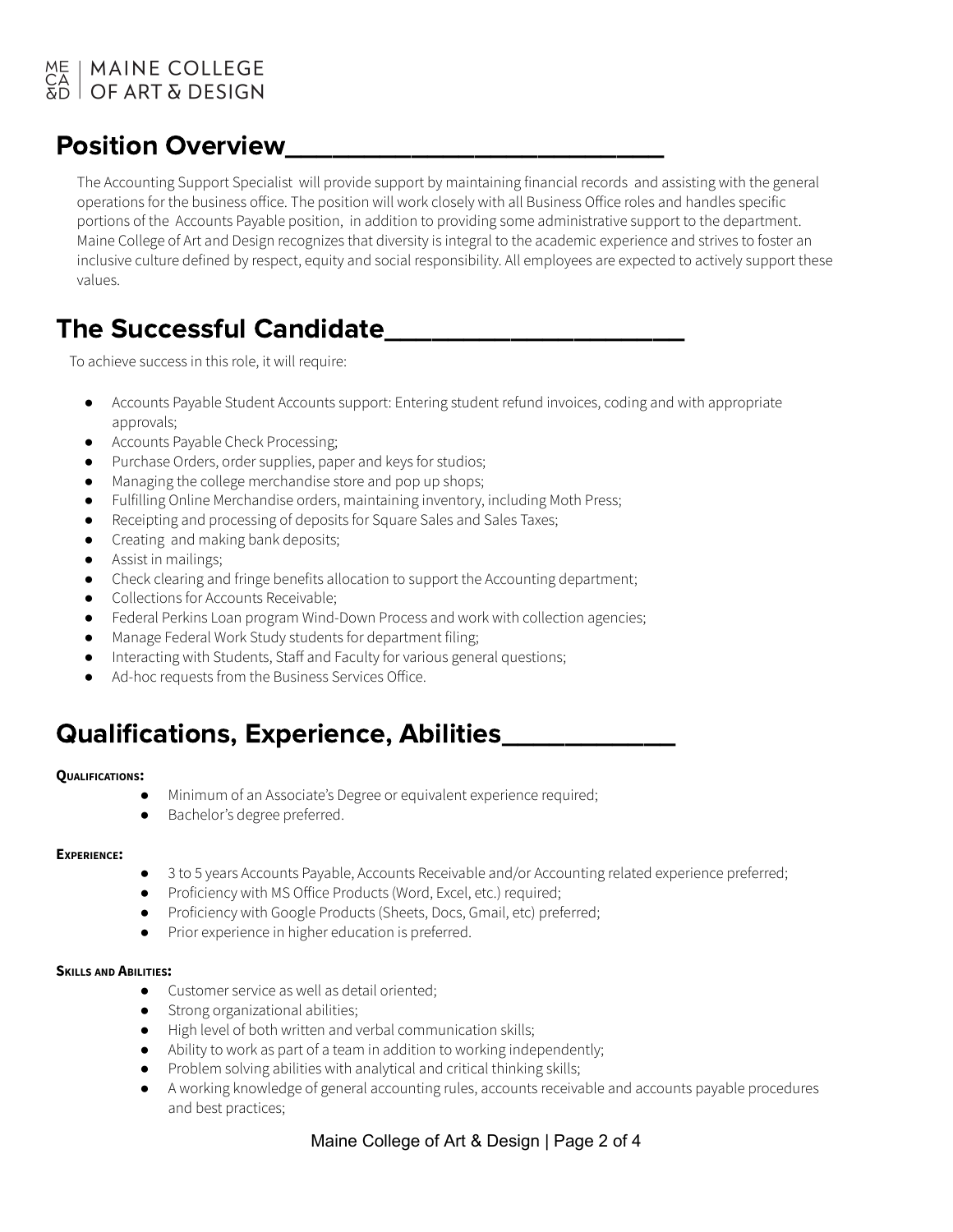### **MAINE COLLEGE** OF ART & DESIGN

● Ability to work with diverse groups.

## The Institution

Maine College of Art & Design is an independent college of art and design located in the center of the thriving arts district of Portland, Maine. Established in 1882, the College currently enrolls approximately 550 students, the majority of whom are in the undergraduate program. About 1,000 students take classes through MECA&D's Continuing Studies Program annually. MECA&D's Joanne Waxman Library is an important resource of art and design oriented books and periodicals for the region. The Institute of Contemporary Art at MECA&D is a vibrant site for the exhibition of contemporary art.

MECA&D is characterized by its intimate learning community, its interdisciplinary nature and the breadth of its programs. It confers the degrees of Bachelor of Fine Arts in eleven majors, Master of Fine Arts in Studio Art, Master of Arts in Teaching, and the Salt Graduate Certificate in Documentary Studies. Our goal at MECA&D is to teach each student how to transform aspirations and values into a creative practice that serves as the foundation for a lifelong pursuit of personal and professional goals.

Maine College of Art & Design is accredited by the New England Commission of Higher Education (NECHE) and the National Association of Schools of Art and Design (NASAD). The College's accreditation status with both agencies was renewed in 2016.

### **Strategic Direction**

MECA&D's seven-year strategic (2020-2027) plan builds on our historic positioning in Portland's arts district, a shared strategic vision, and proven ability to embrace change.

#### STRATEGIC PLAN PRIORITIES

#### 1. BROADEN OUR REACH: ONLINE AND DISTANCE LEARNING

Charge: MECA&D will develop a strategy to effectively enter the online and distance learning marketplace in order to expand our audience of learners and generate additional revenue streams.

#### 2. DEVELOP <sup>A</sup> CULTURE OF SOCIAL CHANGE, RACIAL JUSTICE, AND EQUITY

Charge: MECA&D's commitment to Social Change, Racial Justice, and Inclusion will inform all aspects of the College. We believe placing these values at the forefront of our work cultivates artists who are true agents of change and connects our community to the world in meaningful ways.

### 3. ACADEMIC EXCELLENCE

Charge: MECA&D will cultivate the highest standards in teaching and learning in art, design, and media, and will be recognized for its students' cultural contributions. The College will be known as an educational leader in the programs it offers, creating and continually improving a relevant, culturally inclusive, and distinctive curriculum that enables students to reach their potential in an ever-changing world.

Recognizing a rapidly evolving and increasingly challenging higher education landscape, the College will create additional programs and educational pathways to attract learners beyond its traditional region and age group: this includes professional, mid-career and continuing learners.

### 4. Create a Living and Learning Center

Charge: MECA&D will develop a new Living and Learning Center that reflects the College's mission to provide students with the resources and support necessary to pursue their education successfully. Building on MECA&D's historic role as